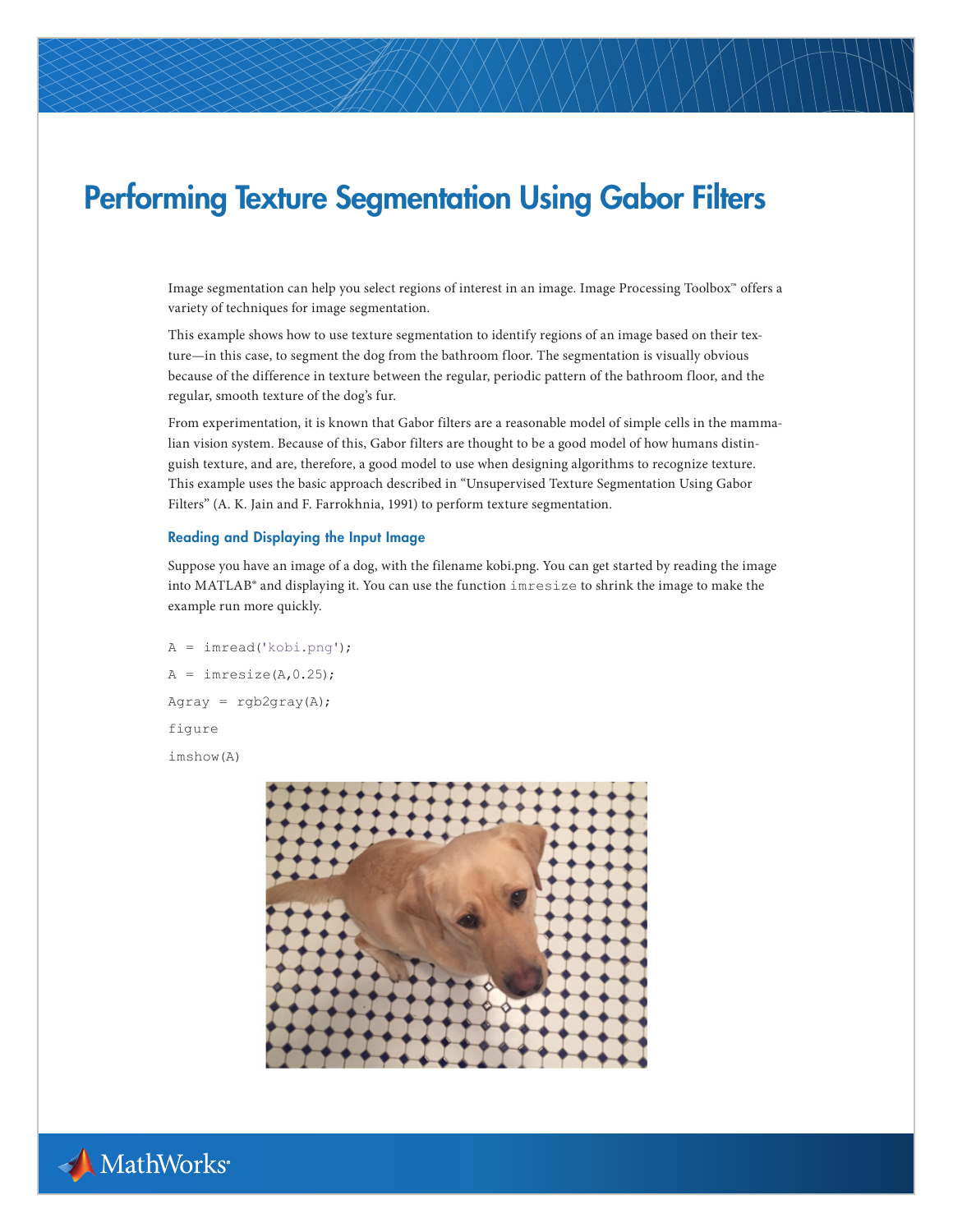#### Designing an Array of Gabor Filters

You can design an array of Gabor filters that are tuned to different frequencies and orientations. The set of frequencies and orientations is designed to localize different, roughly orthogonal, subsets of frequency and orientation information in the input image. To start, try regularly sampling orientations between 0 and 150 degrees in steps of 30 degrees, and sampling wavelength in increasing powers of two starting from 4/sqrt(2) up to the hypotenuse length of the input image. These combinations of frequency and orientation are taken from the paper cited in the introduction.

```
imageSize = size(A);numRows = imageSize(1);numCols = imageSize(2);wavelengthMin = 4/\text{sqrt}(2);
wavelengthMax = hypot(numRows, numCols);n = floor(log2(wavelengthMax/wavelengthMin));
wavelength = 2 \cdot (0:(n-2)) * wavelengthMin;
```

```
delta = 45;
orientation = 0:deltaTheta:(180-deltaTheta);
```

```
g = gabor(wavelength,orientation);
```
Then, you can extract gabor magnitude features from the source image. It is common to work with the magnitude response of each Gabor filter. Gabor magnitude response is also sometimes referred to as "Gabor energy." Each MxN Gabor magnitude output image in gabor mag $(:,,:,ind)$  is the output of the corresponding Gabor filter g(ind).

```
gabormag = imgaborfilt(Agray, g);
```
#### Postprocessing the Gabor Magnitude Images into Gabor Features

To use Gabor magnitude responses as features for use in classification, some postprocessing is required. This postprocessing includes performing Gaussian smoothing, adding additional spatial information to the feature set, reshaping the feature set to the form expected by the pca and kmeans functions, and normalizing the feature information to a common variance and mean.

Each Gabor magnitude image contains some local variations, even within well-segmented regions of constant texture. These local variations will throw off the segmentation. You can compensate for these variations using simple Gaussian low-pass filtering to smooth the Gabor magnitude information. To do this, choose a sigma that is matched to the Gabor filter that extracted each feature. You can introduce a smoothing term K that controls how much smoothing is applied to the Gabor magnitude responses.

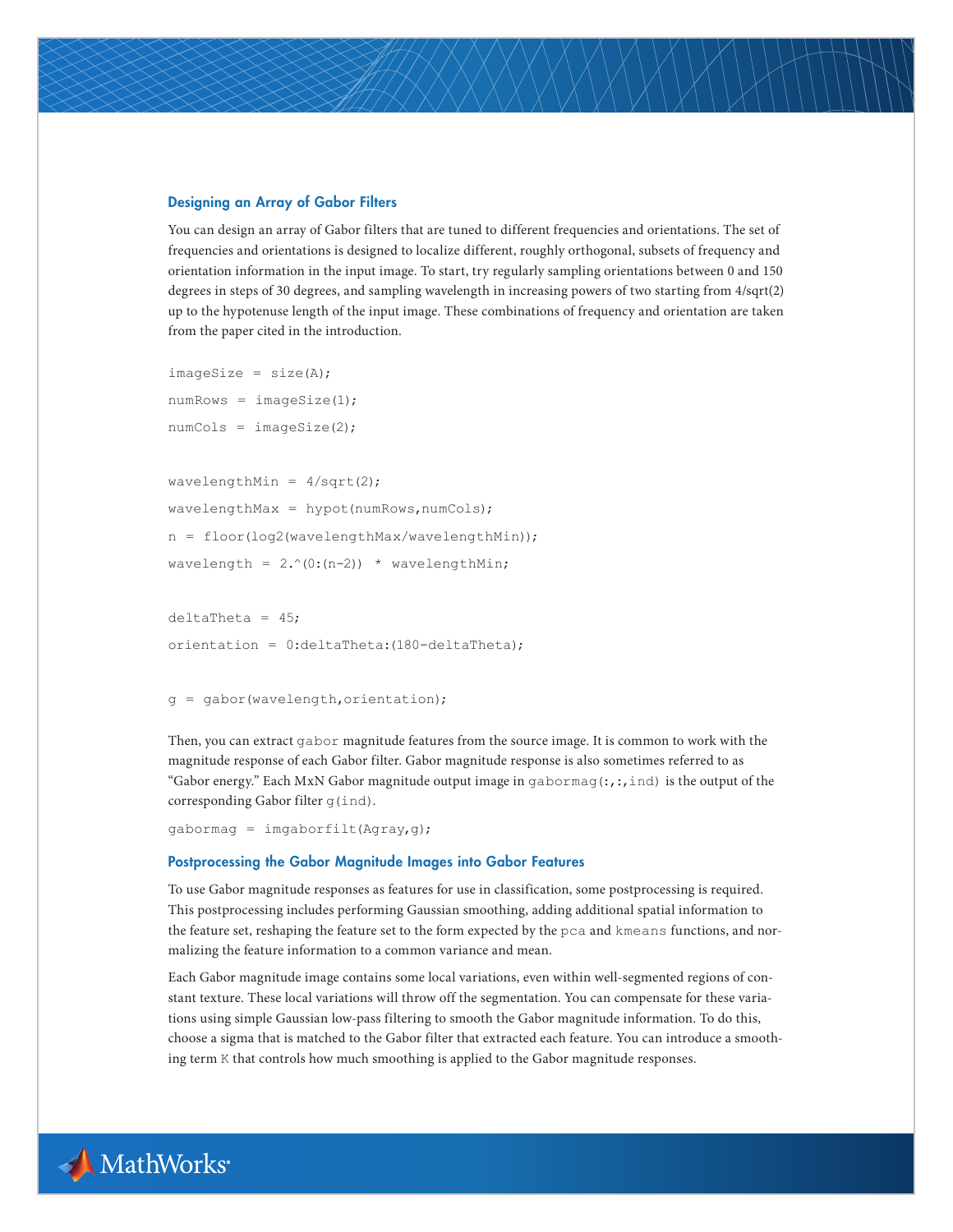```
for i = 1:length(q)
     sigma = 0.5 \times g(i). Wavelength;
    K = 3; gabormag(:,:,i) = imgaussfilt(gabormag(:,:,i),K*sigma);
end
```
When constructing Gabor feature sets for classification, it is useful to add a map of spatial location information in both X and Y. This additional information allows the classifier to prefer groupings that are close together spatially.

```
X = 1:numCols;
Y = 1:numRows;
[X,Y] = meshgrid(X,Y);
featureSet = cat(3, gabormag,X);featureSet = cat(3, featureSet, Y);
```
You can then reshape data into a matrix X of the form expected by the kmeans function. Each pixel in the image grid is a separate data point, and each plane in the variable featureSet is a separate feature. In this example, there is a separate feature for each filter in the Gabor filter bank, plus two additional features from the spatial information that was added in the previous step. In total, there are 24 Gabor features and two spatial features for each pixel in the input image.

```
numPoints = numRows*numCols;
X = reshape(featureSet,numRows*numCols,[]);
```
Next, you can normalize the features to be zero mean, unit variance.

 $X = b$ sxfun(@minus, X, mean(X));

```
X = bsxfun(@rdivide, X, std(X));
```
You can then visualize the feature set. To get a sense of what the Gabor magnitude features look like, you can use principal component analysis to move from a 26D representation of each pixel in the input image into a 1D intensity value for each pixel.

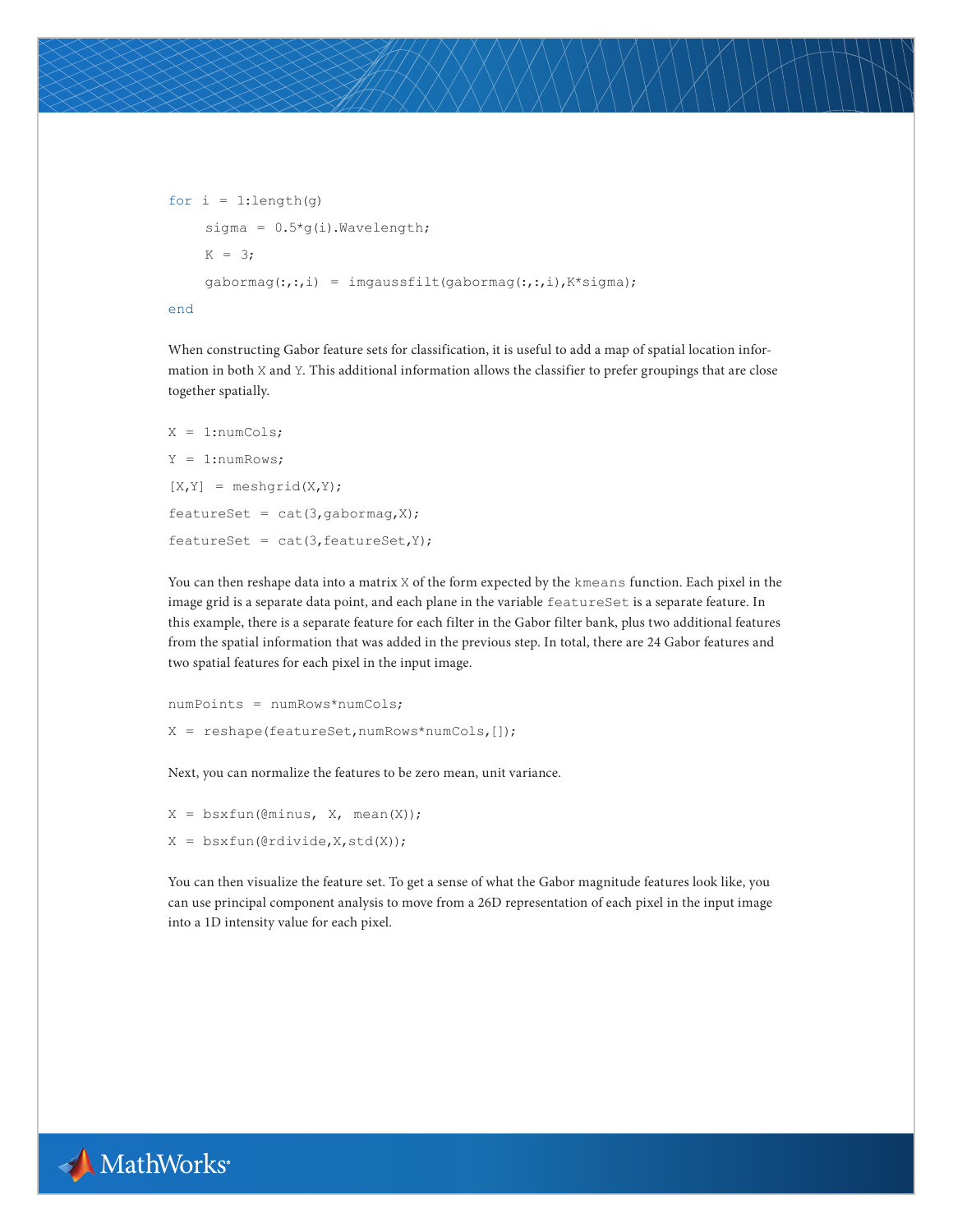$coeff = pca(X);$ 

feature2DImage = reshape(X\*coeff(:,1),numRows,numCols);

figure

imshow(feature2DImage,[])



It is apparent in this visualization that there is sufficient variance in the Gabor feature information to obtain a good segmentation for this image. The dog is very dark compared with the floor because of the texture differences between the dog and the floor.

#### Classifying Gabor Texture Features Using **kmeans**

You can avoid local minima when searching for means that minimize objective function by repeating k-means clustering five times. The only prior information assumed in this example is how many distinct regions of texture are present in the image being segmented. In this case, there are two distinct regions. This part of the example uses Statistics and Machine Learning Toolbox™.

 $L =$  kmeans(X,2,'Replicates',5);

After performing the k-means clustering, you can visualize the segmentation using label2rgb.

 $L =$  reshape(L, [numRows numCols]); figure imshow(label2rgb(L))

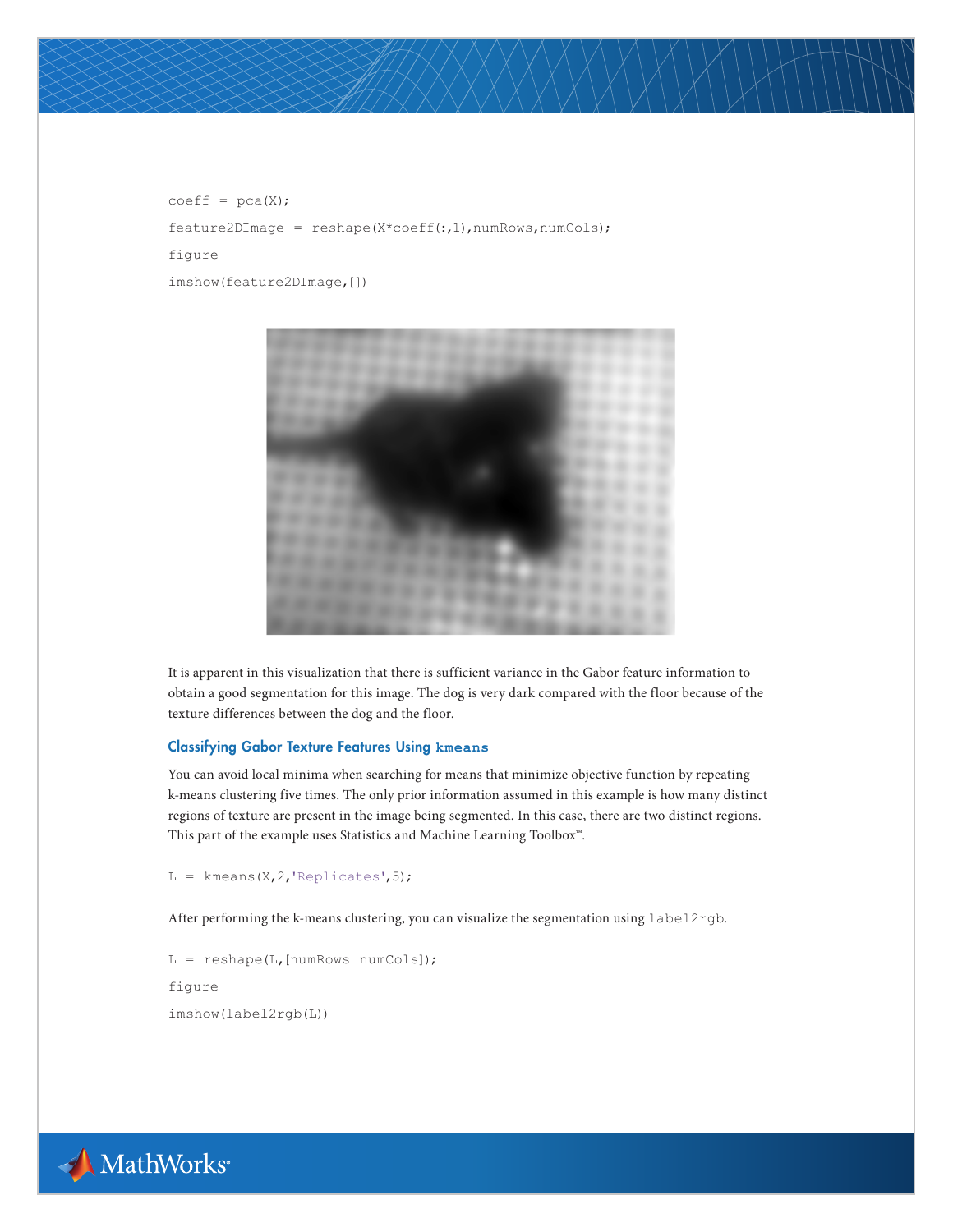

You can then visualize the segmented image using imshowpair, and examine the foreground and background images that result from the mask BW that is associated with the label matrix L.

```
Aseg1 = zeros(size(A),'like',A);
Aseg2 = zeros(size(A), 'like', A);BW = L == 2;BW = repmat(BW,[1 1 3]);
Aseq1(BW) = A(BW);Aseq2(\sim BW) = A(\sim BW);
figure
imshowpair(Aseg1,Aseg2,'montage');
```